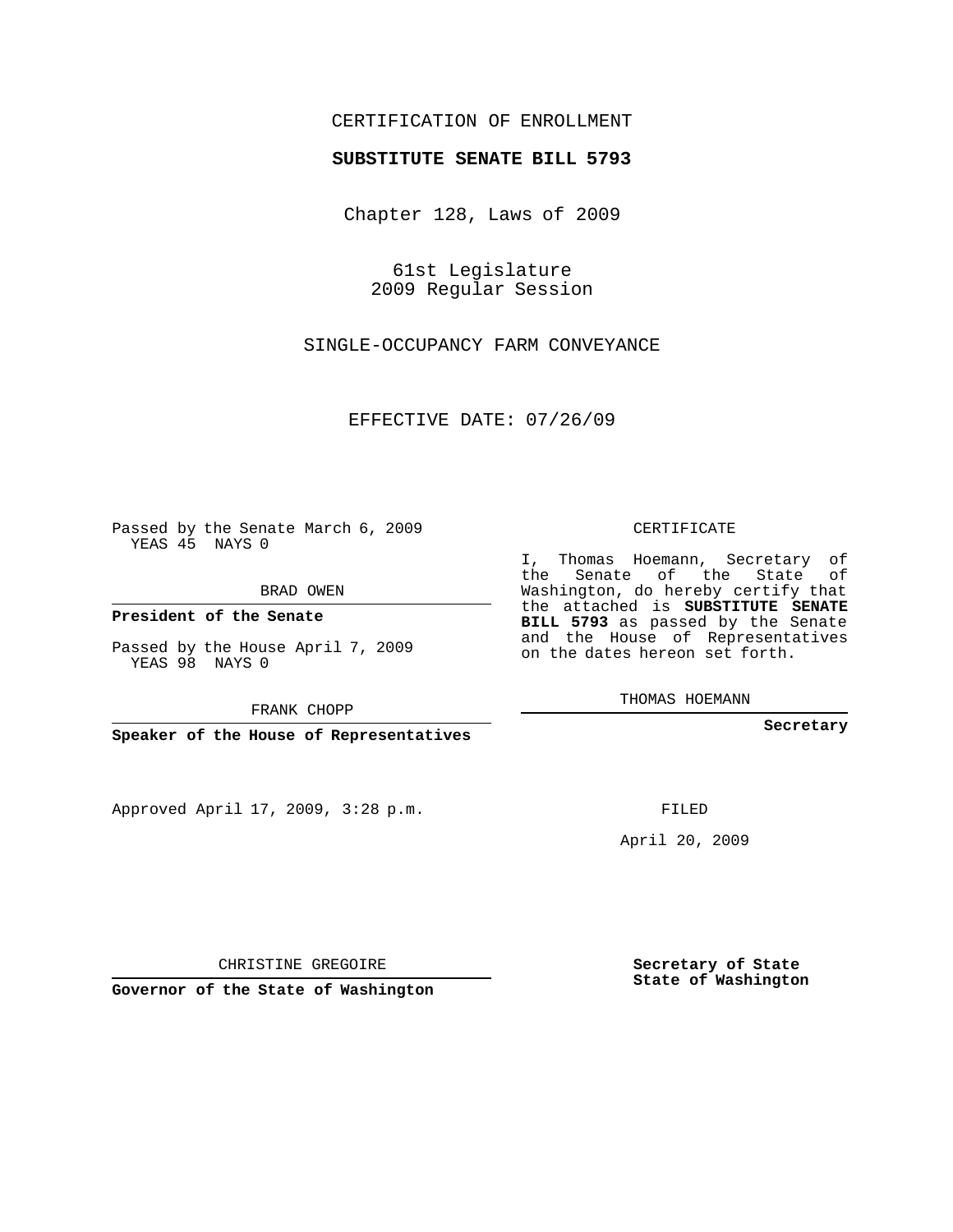## **SUBSTITUTE SENATE BILL 5793** \_\_\_\_\_\_\_\_\_\_\_\_\_\_\_\_\_\_\_\_\_\_\_\_\_\_\_\_\_\_\_\_\_\_\_\_\_\_\_\_\_\_\_\_\_

\_\_\_\_\_\_\_\_\_\_\_\_\_\_\_\_\_\_\_\_\_\_\_\_\_\_\_\_\_\_\_\_\_\_\_\_\_\_\_\_\_\_\_\_\_

Passed Legislature - 2009 Regular Session

## **State of Washington 61st Legislature 2009 Regular Session**

**By** Senate Labor, Commerce & Consumer Protection (originally sponsored by Senators Schoesler, Hewitt, Honeyford, and Morton)

READ FIRST TIME 02/25/09.

 1 AN ACT Relating to a single-occupancy farm conveyance; and amending 2 RCW 70.87.010 and 70.87.200.

3 BE IT ENACTED BY THE LEGISLATURE OF THE STATE OF WASHINGTON:

 4 **Sec. 1.** RCW 70.87.010 and 2003 c 143 s 9 are each amended to read 5 as follows:

6 (For the purposes of this chapter, except where a different 7 interpretation is required by the context:)) The definitions in this 8 section apply throughout this chapter unless the context clearly 9 requires otherwise.

10 (1) "Owner" means any person having title to or control of a 11 conveyance, as guardian, trustee, lessee, or otherwise( $(+)$ ).

12 (2) "Conveyance" means an elevator, escalator, dumbwaiter, belt 13 manlift, automobile parking elevator, moving walk, and other elevating 14 devices, as defined in this section( $(+)$ ).

15 (3) "Existing installations" means an installation defined as an 16 "installation, existing" in this chapter or in rules adopted under this 17 chapter( $(\div)$ ).

18 (4) "Elevator" means a hoisting or lowering machine equipped with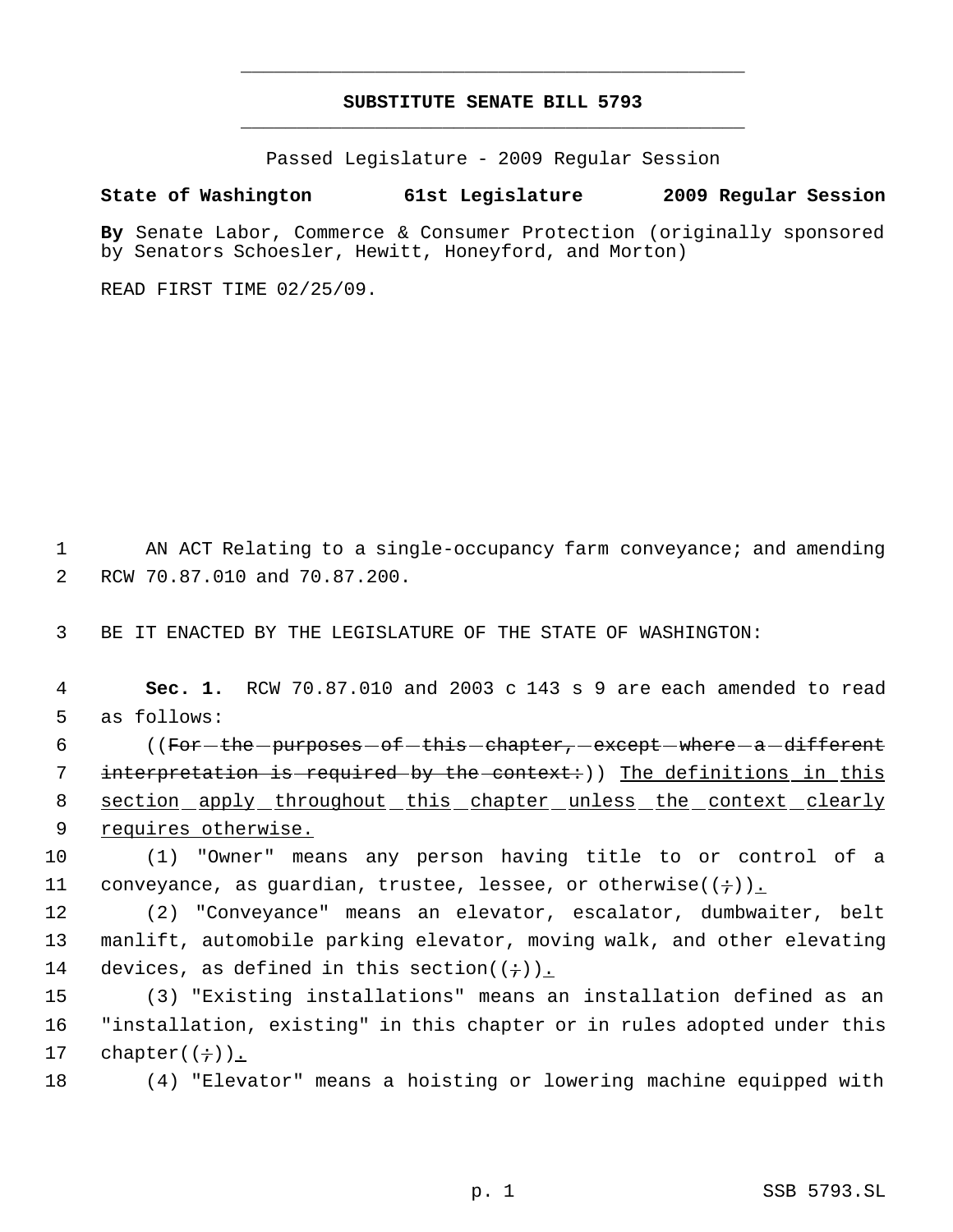a car or platform that moves in guides and serves two or more floors or landings of a building or structure;

 (a) "Passenger elevator" means an elevator (i) on which passengers are permitted to ride and (ii) that may be used to carry freight or materials when the load carried does not exceed the capacity of the elevator;

 (b) "Freight elevator" means an elevator (i) used primarily for carrying freight and (ii) on which only the operator, the persons necessary for loading and unloading, and other employees approved by the department are permitted to ride;

 (c) "Sidewalk elevator" means a freight elevator that: (i) Operates between a sidewalk or other area outside the building and floor levels inside the building below the outside area, (ii) does not have a landing opening into the building at its upper limit of travel, 15 and (iii) is not used to carry automobiles;

 (d) "Hand elevator" means an elevator utilizing manual energy to 17 move the car;

 (e) "Inclined elevator" means an elevator that travels at an angle 19 of inclination of seventy degrees or less from the horizontal;

 (f) "Multideck elevator" means an elevator having two or more compartments located one immediately above the other;

 (g) "Observation elevator" means an elevator designed to permit exterior viewing by passengers while the car is traveling;

 (h) "Power elevator" means an elevator utilizing energy other than 25 gravitational or manual to move the car;

 (i) "Electric elevator" means an elevator where the energy is applied by means of an electric driving machine;

 (j) "Hydraulic elevator" means an elevator where the energy is applied by means of a liquid under pressure in a cylinder equipped with a plunger or piston;

 (k) "Direct-plunger hydraulic elevator" means a hydraulic elevator having a plunger or cylinder directly attached to the car frame or platform;

 (l) "Electro-hydraulic elevator" means a direct-plunger elevator where liquid is pumped under pressure directly into the cylinder by a pump driven by an electric motor;

(m) "Maintained-pressure hydraulic elevator" means a direct-plunger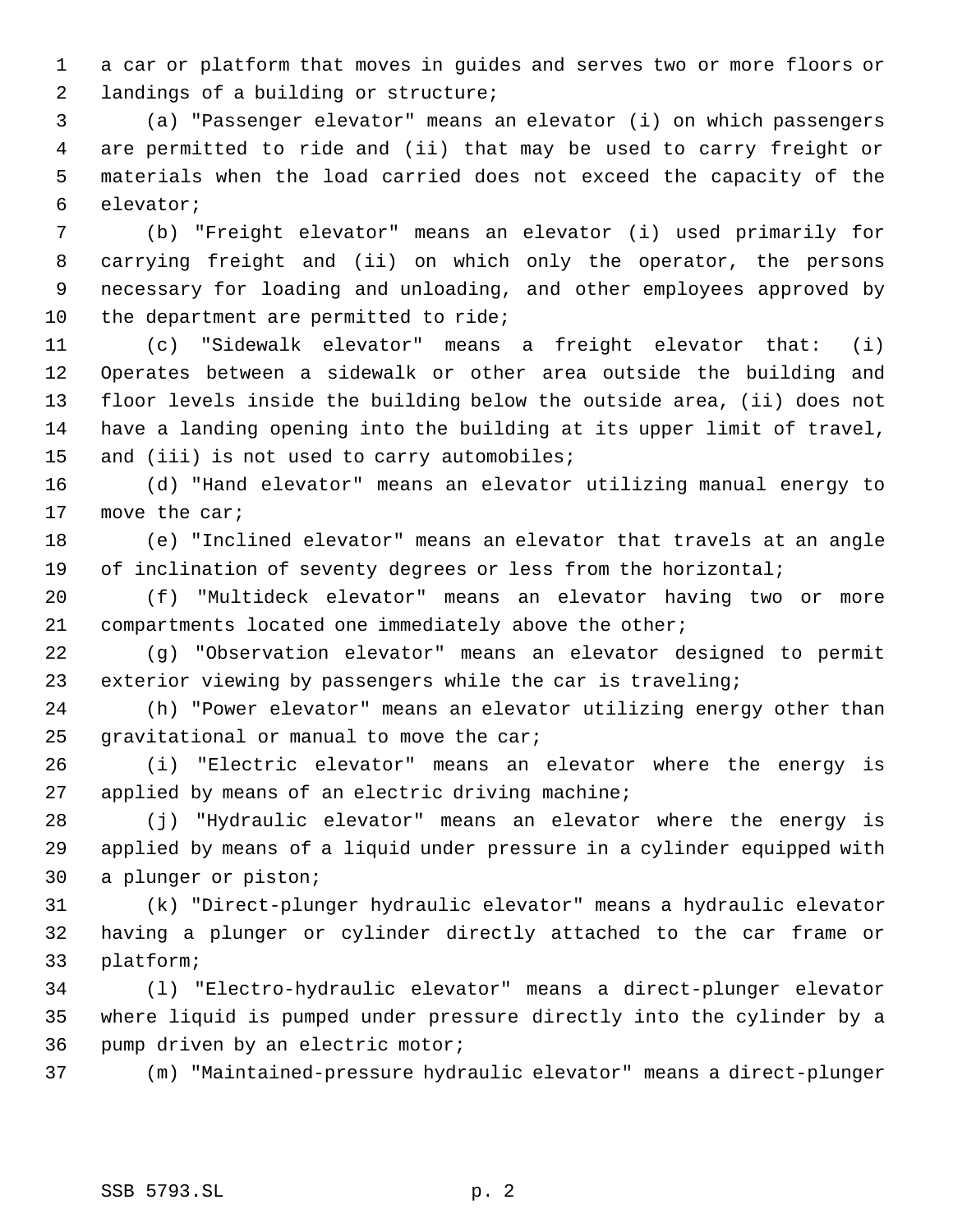elevator where liquid under pressure is available at all times for 2 transfer into the cylinder;

 (n) "Roped hydraulic elevator" means a hydraulic elevator having its plunger or piston connected to the car with wire ropes or indirectly coupled to the car by means of wire ropes and sheaves;

 (o) "Rack and pinion elevator" means a power elevator, with or without a counterweight, that is supported, raised, and lowered by a motor or motors that drive a pinion or pinions on a stationary rack mounted in the hoistway;

 (p) "Screw column elevator" means a power elevator having an uncounterweighted car that is supported, raised, and lowered by means of a screw thread;

 (q) "Rooftop elevator" means a power passenger or freight elevator that operates between a landing at roof level and one landing below and opens onto the exterior roof level of a building through a horizontal opening;

 (r) "Special purpose personnel elevator" means an elevator that is limited in size, capacity, and speed, and permanently installed in structures such as grain elevators, radio antenna, bridge towers, underground facilities, dams, power plants, and similar structures to provide vertical transportation of authorized personnel and their tools and equipment only;

 (s) "Workmen's construction elevator" means an elevator that is not part of the permanent structure of a building and is used to raise and lower workers and other persons connected with, or related to, the building project;

 (t) "Boat launching elevator" means a conveyance that serves a boat launching structure and a beach or water surface and is used for the carrying or handling of boats in which people ride;

 (u) "Limited-use/limited-application elevator" means a power passenger elevator where the use and application is limited by size, capacity, speed, and rise, intended principally to provide vertical 33 transportation for people with physical disabilities( $(+)$ ).

 (5) "Escalator" means a power-driven, inclined, continuous stairway 35 used for raising and lowering passengers( $(+)$ ).

 (6) "Dumbwaiter" means a hoisting and lowering mechanism equipped with a car (a) that moves in guides in a substantially vertical direction, (b) the floor area of which does not exceed nine square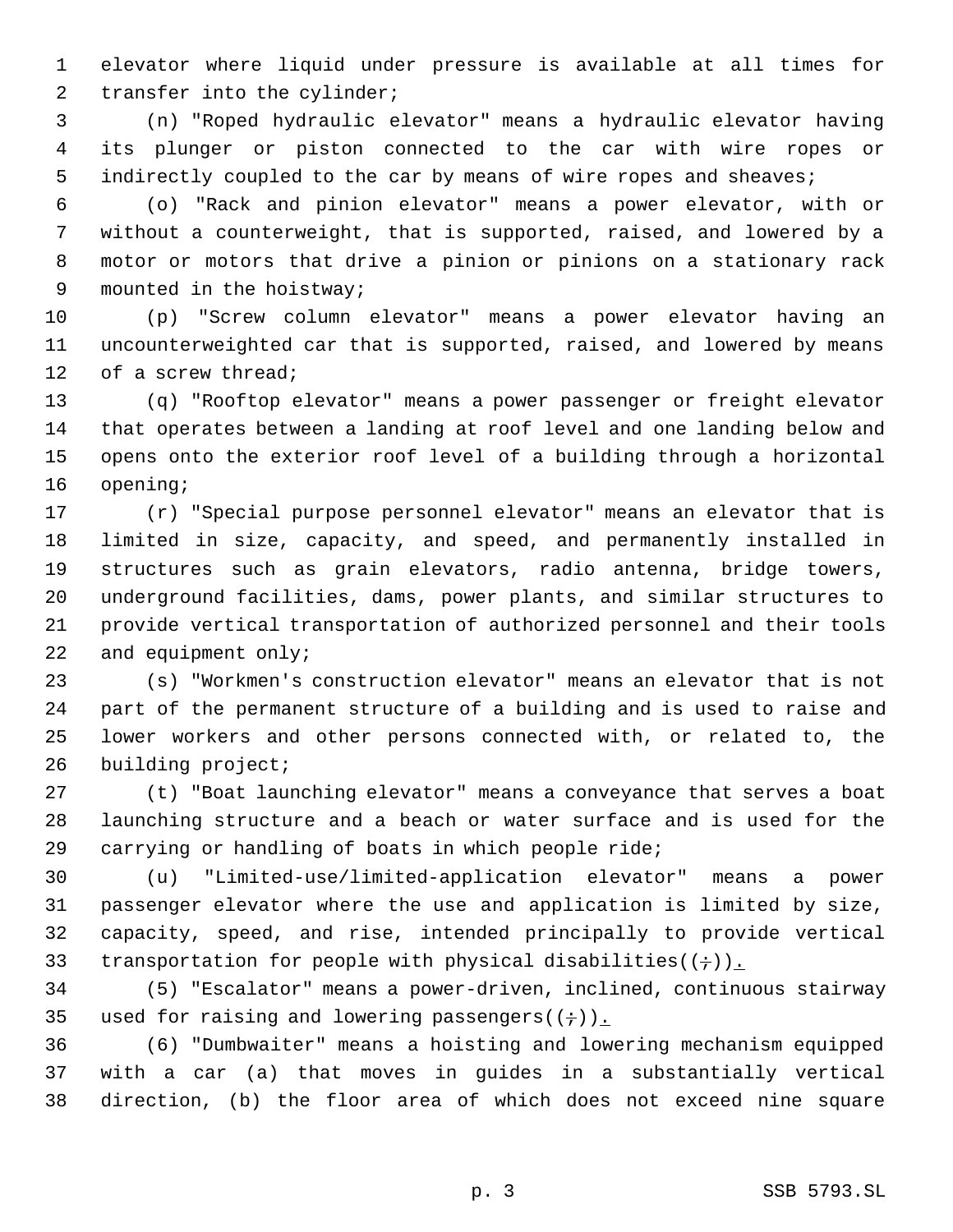feet, (c) the inside height of which does not exceed four feet, (d) the capacity of which does not exceed five hundred pounds, and (e) that is 3 used exclusively for carrying materials( $(+)$ ).

 (7) "Automobile parking elevator" means an elevator: (a) Located in either a stationary or horizontally moving hoistway; (b) used exclusively for parking automobiles where, during the parking process, each automobile is moved either under its own power or by means of a power-driven transfer device onto and off the elevator directly into parking spaces or cubicles in line with the elevator; and (c) in which persons are not normally stationed on any level except the receiving  $level((\div))$ .

 (8) "Moving walk" means a passenger carrying device (a) on which passengers stand or walk and (b) on which the passenger carrying 14 surface remains parallel to its direction of motion( $(+)$ ).

 (9) "Belt manlift" means a power driven endless belt provided with steps or platforms and a hand hold for the transportation of personnel 17 from floor to floor( $(+)$ ).

 (10) "Department" means the department of labor and 19 industries $((\div))_{\perp}$ 

 (11) "Director" means the director of the department or his or her 21 representative $((\div))$ .

 (12) "Inspector" means an elevator inspector of the department or an elevator inspector of a municipality having in effect an elevator 24 ordinance pursuant to RCW 70.87.200( $(+)$ ).

 (13) "Permit" means a permit issued by the department: (a) To perform conveyance work, other than maintenance; or (b) to operate a 27 conveyance $((\div))_{\perp}$ 

 (14) "Person" means this state, a political subdivision, any public or private corporation, any firm, or any other entity as well as an 30 individual $((\div))$ .

 (15) "One-man capacity manlift" means a single passenger, hand- powered counterweighted device, or electric-powered device, that 33 travels vertically in guides and serves two or more landings( $(+)$ ).

 (16) "Private residence conveyance" means a conveyance installed in or on the premises of a single-family dwelling and operated for 36 transporting persons or property from one elevation to another( $(+)$ ).

 (17) "Material hoist" means a hoist that is not a part of a permanent structure used to raise or lower materials during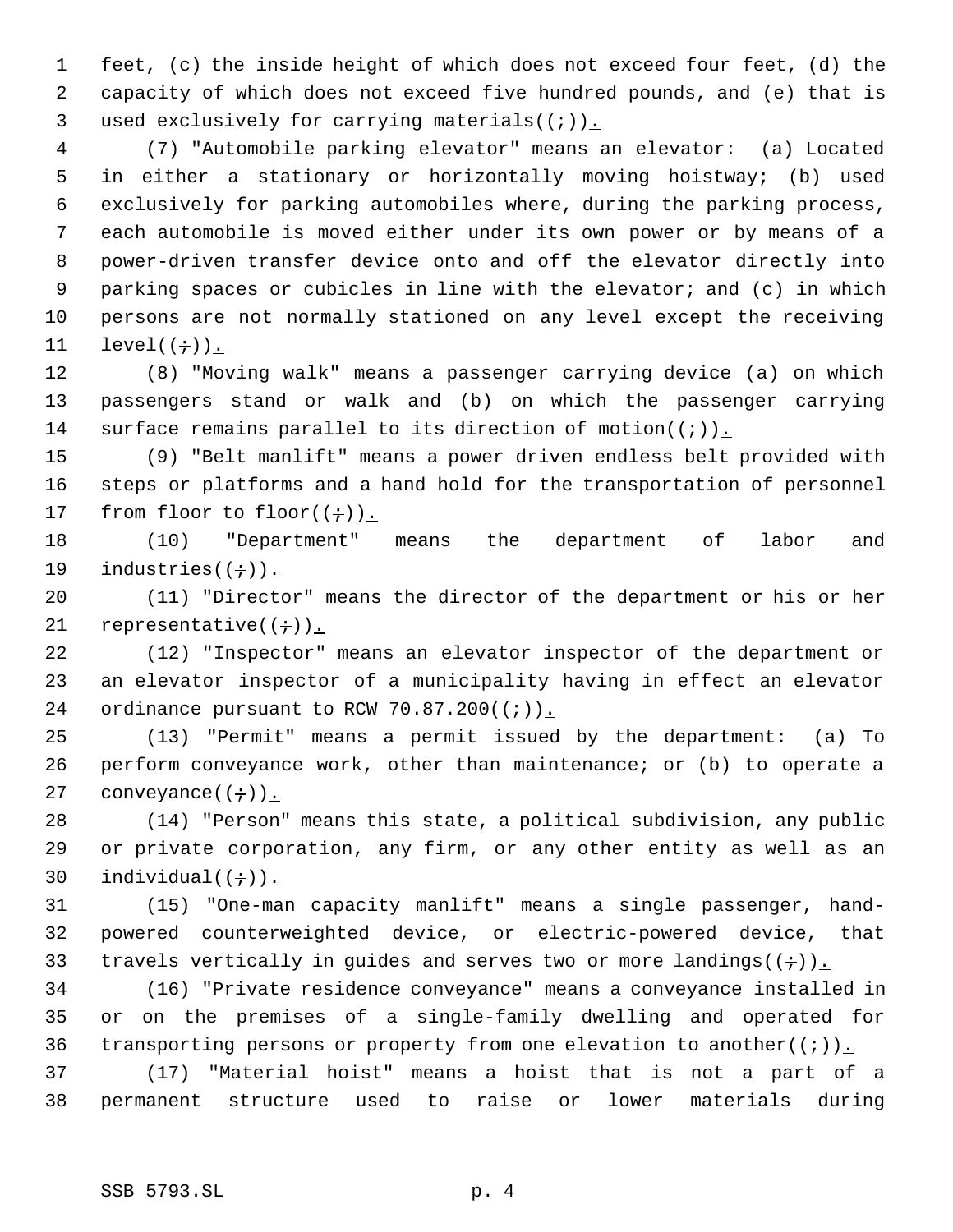construction, alteration, or demolition. It is not applicable to the temporary use of permanently installed personnel elevators as material 3 hoists $((\div))$ .

 (18) "Material lift" means a lift that (a) is permanently installed, (b) is comprised of a car or platform that moves in guides, (c) serves two or more floors or landings, (d) travels in a vertical or inclined position, (e) is an isolated, self-contained lift, (f) is not part of a conveying system, and (g) is installed in a commercial or industrial area not accessible to the general public or intended to be 10 operated by the general public( $(+)$ ).

 (19) "Casket lift" means a lift that (a) is installed at a mortuary, (b) is designed exclusively for carrying of caskets, (c) moves in guides in a basically vertical direction, and (d) serves two 14 or more floors or landings( $(i)$ ).

 (20) "Wheelchair lift" means a lift that travels in a vertical or 16 inclined direction and is designed for use by ((physically handicapped 17 persons;)) individuals with disabilities.

 (21) "Stairway chair lift" means a lift that travels in a basically 19 inclined direction and is designed for use by ((physically handicapped 20 persons; )) individuals with disabilities.

 (22) "Personnel hoist" means a hoist that is not a part of a permanent structure, is installed inside or outside buildings during construction, alteration, or demolition, and used to raise or lower workers and other persons connected with, or related to, the building project. The hoist may also be used for transportation of 26 materials $((\div))$ .

 (23) "Advisory committee" means the elevator advisory committee as 28 described in this chapter( $(i+)$ ).

 (24) "Elevator helper/apprentice" means a person who works under the general direction of a licensed elevator mechanic. A license is 31 not required to be an elevator helper/apprentice( $(\div)$ ).

 (25) "Elevator contractor" means any person, firm, or company that possesses an elevator contractor license in accordance with this chapter and who is engaged in the business of performing conveyance 35 work covered by this chapter( $(i)$ ).

 (26) "Elevator mechanic" means any person who possesses an elevator mechanic license in accordance with this chapter and who is engaged in 38 performing conveyance work covered by this chapter( $(\div)$ ).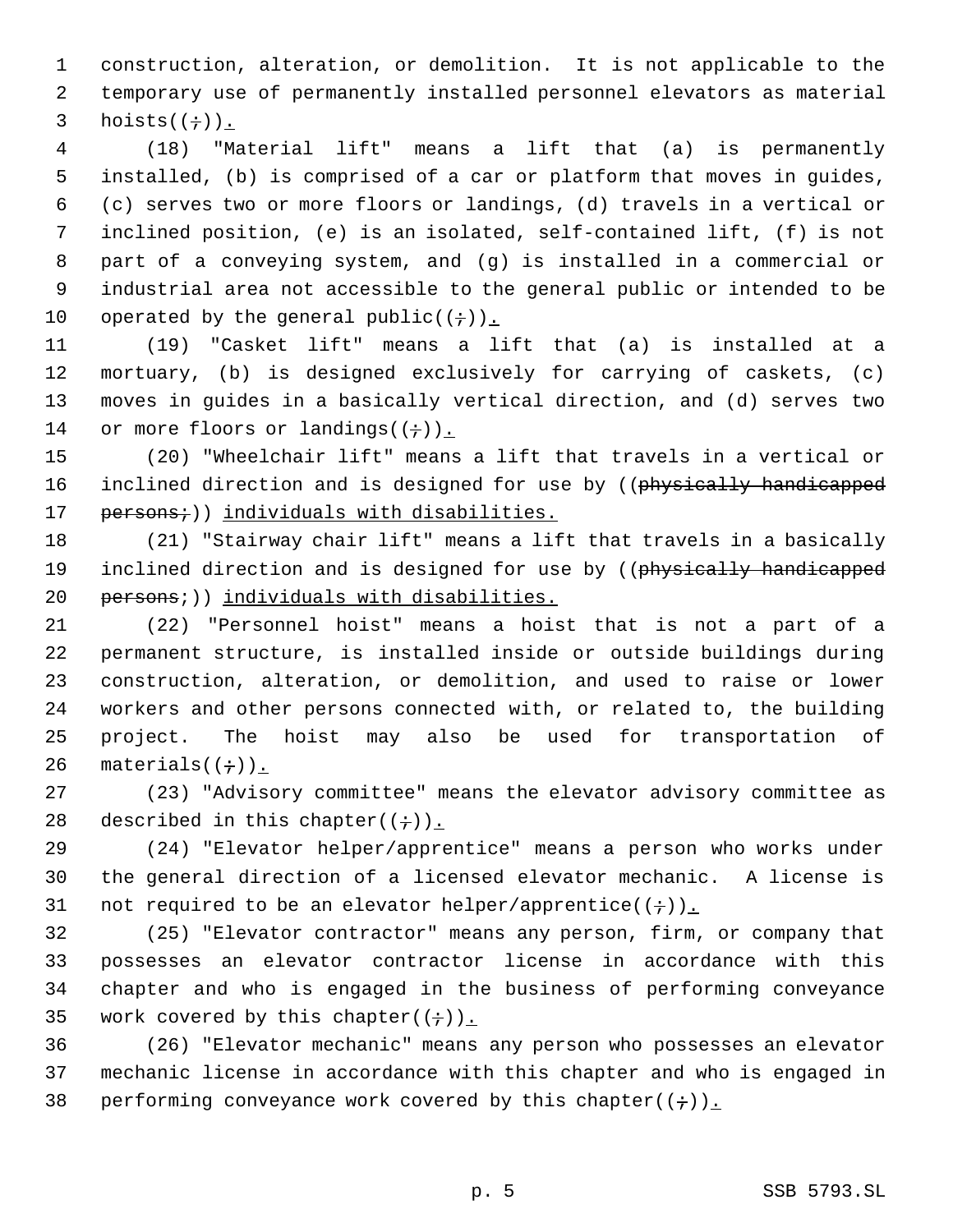(27) "License" means a written license, duly issued by the department, authorizing a person, firm, or company to carry on the business of performing conveyance work or to perform conveyance work 4 covered by this chapter( $(i+)$ ).

 (28) "Elevator contractor license" means a license that is issued to an elevator contractor who has met the qualification requirements 7 established in RCW 70.87.240 $((\div))$ .

 (29) "Elevator mechanic license" means a license that is issued to a person who has met the qualification requirements established in RCW  $10 \quad 70.87.240((\div))$ .

 (30) "Licensee" means the elevator mechanic or elevator 12 contractor( $(\div)$ ).

 (31) "Conveyance work" means the alteration, construction, dismantling, erection, installation, maintenance, relocation, and 15 wiring of a conveyance( $(+)$ ).

 (32) "Alteration" means any change to equipment, including its parts, components, and/or subsystems, other than maintenance, repair, 18 or replacement( $(\div)$ ).

 (33) "Maintenance" means a process of routine examination, lubrication, cleaning, servicing, and adjustment of parts, components, and/or subsystems for the purpose of ensuring performance in accordance with this chapter. "Maintenance" includes repair and replacement, but 23 not alteration( $(\div)$ ).

 (34) "Repair" means the reconditioning or renewal of parts, components, and/or subsystems necessary to keep equipment in compliance 26 with this chapter( $(+)$ ).

 (35) "Replacement" means the substitution of a device, component, and/or subsystem in its entirety with a unit that is basically the same as the original for the purpose of ensuring performance in accordance 30 with this chapter( $(+)$ ).

 (36) "Public agency" means a county, incorporated city or town, municipal corporation, state agency, institution of higher education, political subdivision, or other public agency and includes any department, bureau, office, board, commission or institution of such 35 public entities( $(+)$ ).

 (37) "Platform" means a rigid surface that is maintained in a horizontal position at all times when in use, and upon which passengers stand or a load is carried.